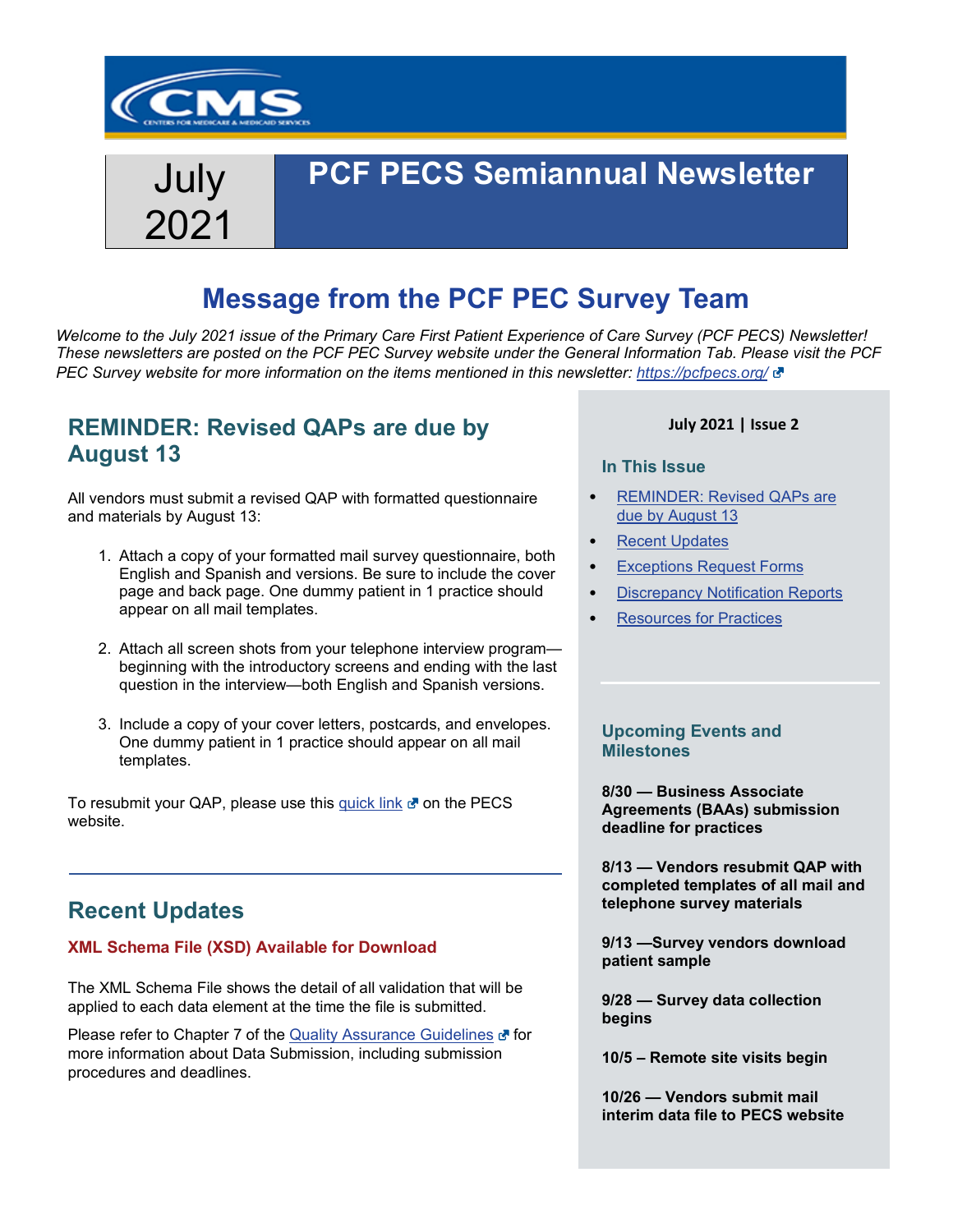#### **Example Sample File Available for Download**

This file provides vendors with an example of the Excel spreadsheet that you will receive with practice sample data. The first tab, or Example tab, contains the sample file columns with dummy patient information. The second tab, or Possible Values tab, lists the possible values for each sample file field.

The sample file for each PCF practice site will be available for download via a secure link on the PECS website on 9/13/21. The sample file will be available for download only to the practice site's authorized vendor. When vendors are authorized for multiple practice sites, CMS will combine the appropriate practices' samples in a single file for survey vendor download. Additional instructions will be provided prior to 9/13/21.

Please refer to Chapter 4 of the [Quality Assurance Guidelines](https://pcfpecs.org/Portals/0/SurveyMaterials/2021PECSQAG.pdf) **F** for more information about Sampling Protocols, including download procedures and deadlines.

### <span id="page-1-0"></span>**Exceptions Request Forms**

To request a planned deviation from the PECS protocols, please submit an [Exceptions Request Form](https://pcfpecs.org/Vendors/Exceptions-Request-Form) & via the PCF PECS website. To access the form on the Vendor tab, you will need to be logged into the website.

Specific instructions on how to complete the request are located on the form. This request can include multiple PCF practices, if applicable. CMS will not grant any requests to use a mode of data collection that is different from the mail with telephone follow-up mode. Here are some specific areas for request:

- Questionnaire formatting,
- Mailing specifications, including envelopes and postage costs, and
- CATI specifications, such as voicemail.

### <span id="page-1-1"></span>**Discrepancy Notification Reports**

To notify CMS of an unplanned deviation from the PCF PECS protocols, you must access and submit a [Discrepancy Notification Report](https://pcfpecs.org/Vendors/Discrepancy-Notification-Report-Form) of via the PCF PECS website. You must submit the report within 24 hours after the discovery of the discrepancy. To access the form on the Vendor tab, you will need to be logged into the website. Instructions on how to complete the Discrepancy Notification Report are located on the online form itself.

**12/8 – Vendors submit mail/CATI interim data file to PECS website** 

**12/8 – Vendors supply telephone interviewer recordings**

**12/21 — Survey data collection ends**

**12/22 — Vendors conduct internal data quality assurance and prepare data submission**

**1/18 — Data submission deadline**

#### **Data Collection Schedule 2021**

**9/28 — Teaser postcard mailed** 

**9/29 — Vendor Help Desk open** 

**10/5 — 1st Questionnaire mailed** 

**10/12 — Reminder/Thank you postcard mailed** 

**11/2 — 2nd Questionnaire mailed** 

**11/30 — Telephone follow-up (CATI) begins** 

**12/21 — All data collection ends**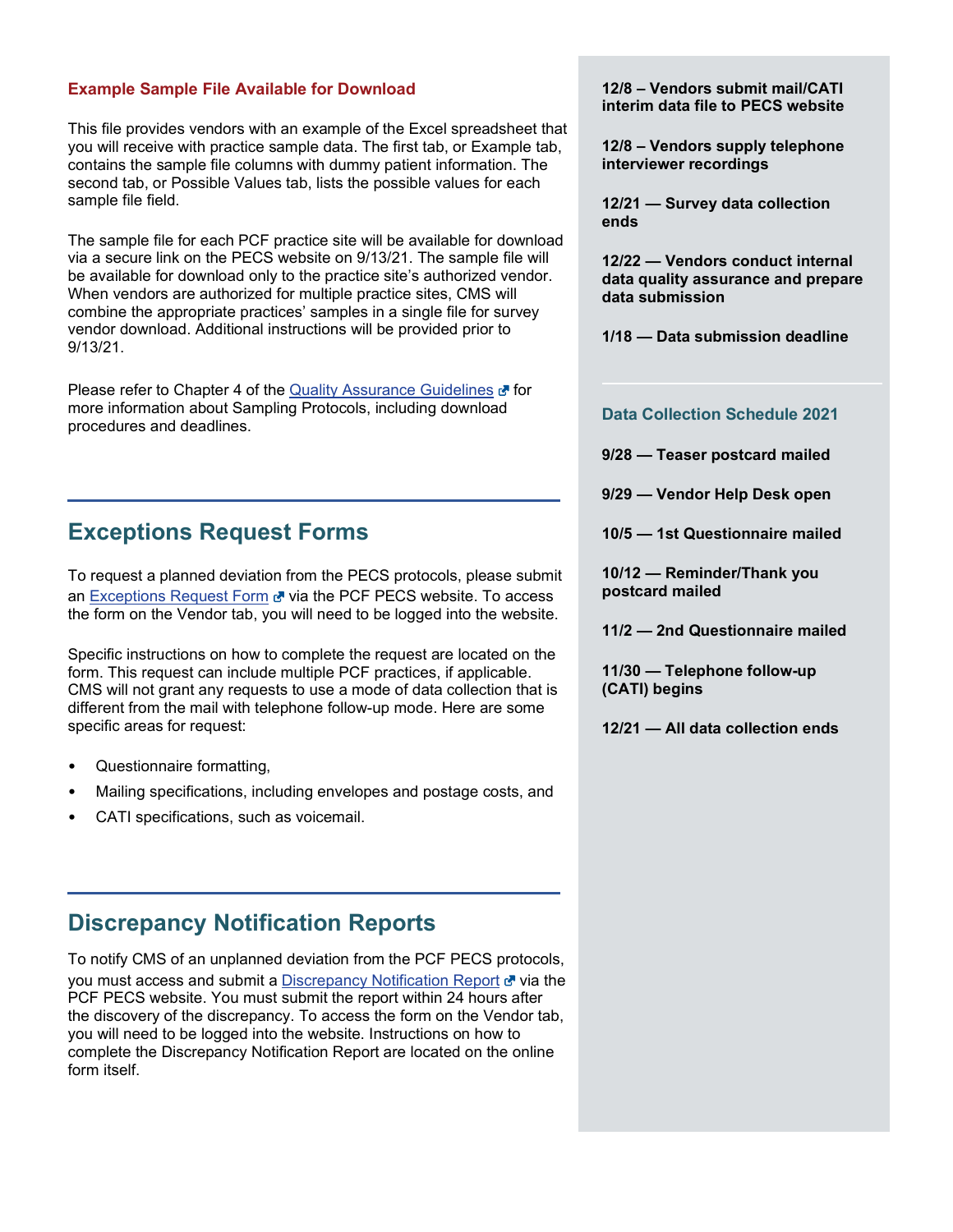Examples of instances requiring a Discrepancy Notification Report include the following:

- The survey vendor is unable to mail the teaser postcard within 14 days after downloading the sample file;
- A questionnaire package was not mailed to all sample patients;
- Patients in residential care facilities were called by telephone interviewers;
- A variable was incorrectly coded and submitted on the XML file.

CMS, through its contractor RTI, will review Discrepancy Notification Reports and evaluate the impact of the discrepancy on the scored data of the affected practices. The PCF PECS Team will notify you about any required additional information needed to either document or correct the discrepancy.

### <span id="page-2-0"></span>**Resources for Practices**

### **Quick Links for Practices**

Please direct practices to the following quick links on the PCF PECS website when applicable. There are instructions for:

- [Practice Site Responsibilities](https://pcfpecs.org/Portals/0/Docs/PracticeSiteResponsibilities.pdf) &
- [How to Register as Practice Site User](https://pcfpecs.org/Portals/0/Docs/HowRegisterPracticeSiteUser.pdf)
- **[How to Register a Practice Site](https://pcfpecs.org/Portals/0/Docs/HowRegisterPracticeSite.pdf) &**
- [How to Upload a Patient Roster](https://pcfpecs.org/Portals/0/Docs/HowUploadPatientRoster.pdf) &
- [How to Authorize a Vendor](https://pcfpecs.org/Portals/0/Docs/HowAuthorizeSurveyVendor.pdf) &
- [How to Delete a Survey Authorization](https://pcfpecs.org/Portals/0/Docs/HowDeleteSurveyVendorAuth.pdf) &
- **[How to Upload BAA](https://pcfpecs.org/Portals/0/Docs/HowUploadBAA.pdf)**

#### **PCF Connect Resources**

The following PECS resources are available to practices on PCF Connect:

- Patient Rosters: How to Support a Successful PEC Survey for your [Practice On-Demand Webinar](https://www.youtube.com/watch?v=QdCAob3aGEg) &
- PEC Survey Patient Roster User Guide and FAQs
- PEC Survey Patient Roster Template (to be used as the base file for adding patient information)
- PEC Survey Patient Roster Example
- Copies of all survey materials, including posters
- On-Demand Webinar (July release): How the PCF Patient Experience of Care Survey (PECS) Helps Practices Improve Care and Achieve PCF Model Goals

### **FAQs for vendors and practices**

Please see a list of FAQs for vendors and practices: [https://pcfpecs.org/General-](https://pcfpecs.org/General-Information/FAQs)[Information/FAQs](https://pcfpecs.org/General-Information/FAQs) &

This list will be updated periodically.

### **We want to hear from you!**

What would you like to see in these newsletters and on the PCF PECS website? What types of resources would be beneficial to survey vendors and their client practice sites?

Please reach out to the PCF PECS Team at [pcfpecs@rti.org](mailto:pcfpecs@rti.org) with ideas!